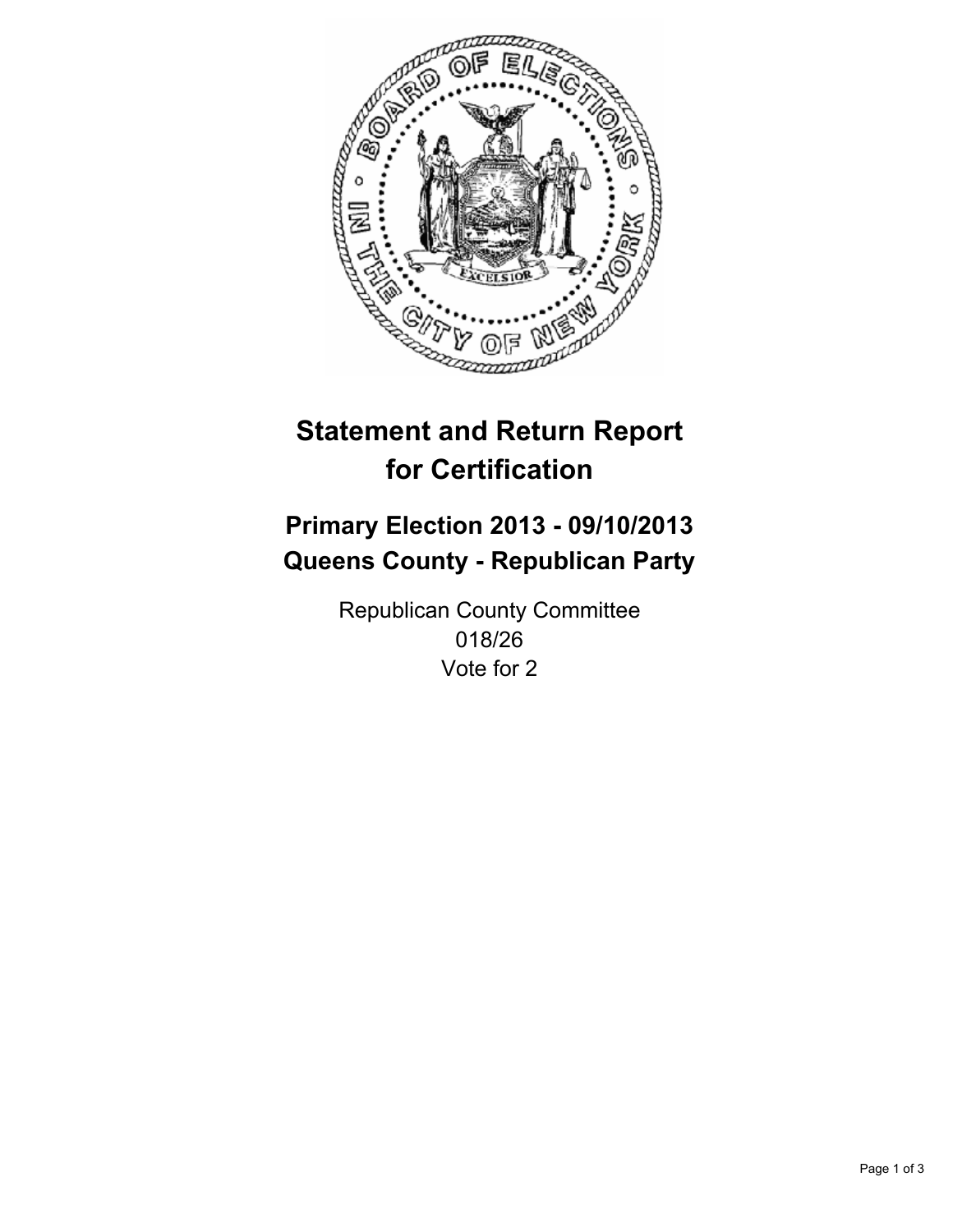

## **Assembly District 26**

| <b>EMERGENCY</b>     | 0        |
|----------------------|----------|
| ABSENTEE/MILITARY    |          |
| <b>FEDERAL</b>       | 0        |
| SPECIAL PRESIDENTIAL | $\Omega$ |
| AFFIDAVIT            | 0        |
| <b>NELLY RAGUSA</b>  | 39       |
| <b>PHILIP RAGUSA</b> | 18       |
| DENNIS J. RING       | 20       |
| <b>SHEILA RING</b>   | 4        |
| <b>Total Votes</b>   | 81       |